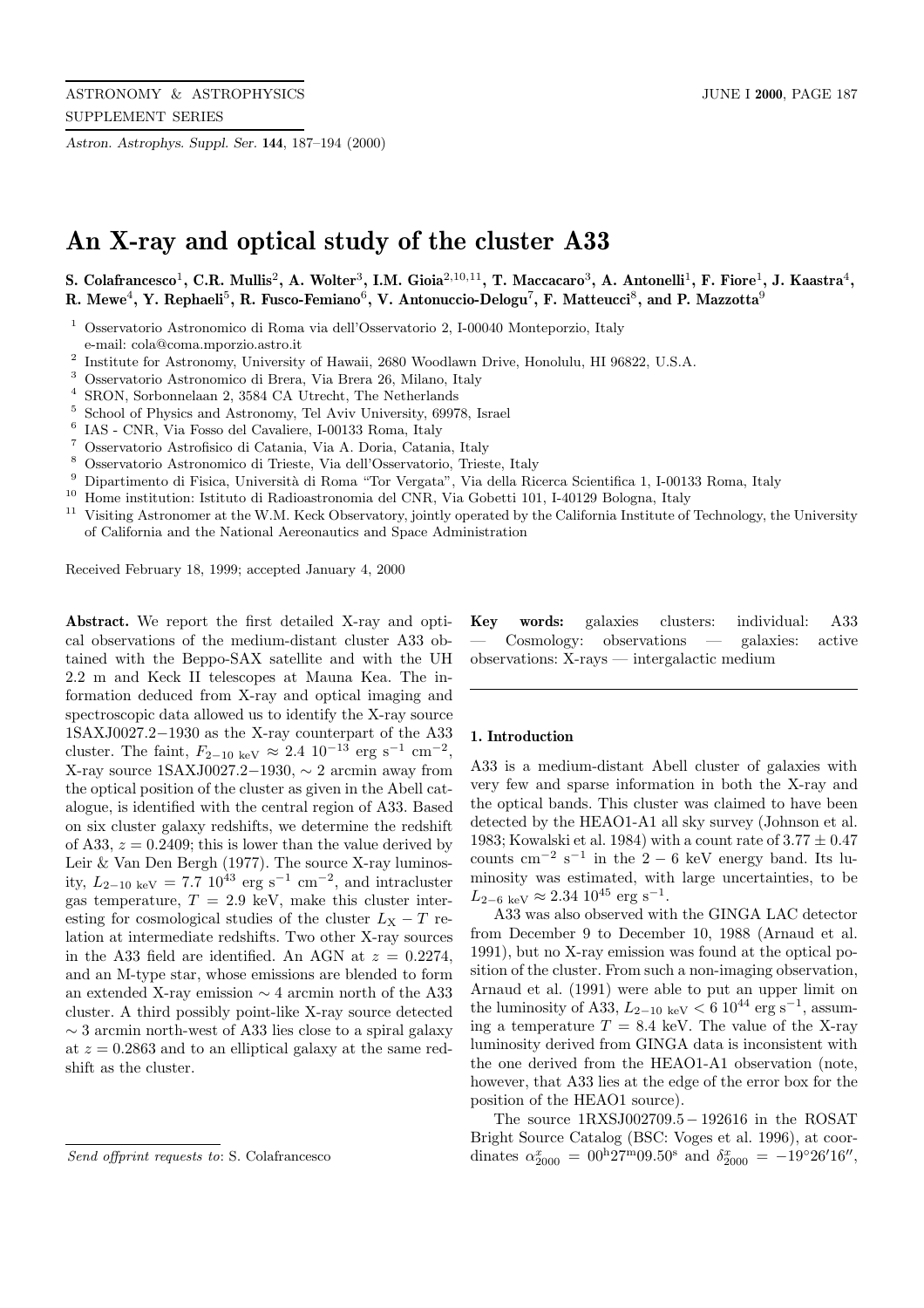has been observed for 317 s with a count rate of  $0.062\pm$ 0.017 cts/s. This source has 19.6 net counts in the 0.1− 2.4 keV energy band corresponding to a flux  $F_{0.2-2.4}$  =  $(9.3 \pm 2.6) 10^{-13} \text{ erg s}^{-1} \text{ cm}^{-2}$  (assuming a nominal conversion factor of  $1.5 \times 10^{-11}$  erg cm<sup>-2</sup> s<sup>-1</sup> cts<sup>-1</sup>) and does not appear to be extended. This source is unrelated to the cluster and most probably associated with an AGN which is only  $5.4''$  away (see Table 1, source  $1$ SAXJ0027.1−1926, and Table 2, source A).

In the optical band there is no detailed information except from that derived from the extensive study of Leir & Van Den Bergh (1977), who classified A33 as a distance class  $D = 6$ , richness  $R = 1$ , Bautz-Morgan-class-III cluster. In the Abell (1958) catalog, A33 has 69 galaxies which lie within one Abell radius (2.7  $z^{-1}$  arcmin) and which are not more than 2 mag fainter than the third brightest galaxy. Its photometrically estimated redshift,  $z = 0.28$ , was derived by Leir & Van Den Bergh (1977) from the cluster optical diameter and the magnitude of the brightest and tenth-brightest cluster galaxies.

In this paper we present a new X-ray observation of A33 obtained with Beppo-SAX. This observation enables us to derive detailed information on the X-ray source, on its morphology and thermal properties. The complex appearance of the X-ray emission in the field of A33 prompted us to obtain optical images and spectroscopic information for several objects in the field.

The plan of the paper is the following. In Sect. 2 we present the basic information on the Beppo-SAX observation and data reduction. In Sect. 3 we describe the optical data and in Sect. 4 we discuss the X-ray spectroscopy of the various sources in the A33 field. We summarize our results for A33 and discuss their implications in Sect. 5.

Throughout the paper  $H_0 = 50$  km s<sup>-1</sup> Mpc<sup>-1</sup> and  $\Omega_0 = 1$  are used unless otherwise noted.

#### **2. Beppo-SAX observation**

The A33 field was observed with the Narrow Field Instruments (NFI) of the Beppo-SAX satellite from November  $23<sup>th</sup>$  to  $25<sup>th</sup>$ , 1996. The total effective exposure time is  $t_{\text{exp}} = 3.8417 \; 10^4 \; \text{s}$  for the LECS instrument and  $t_{\rm exp}$  = 7.7610 10<sup>4</sup> s for the MECS instrument (see e.g. Boella et al. 1997a and 1997b for a technical description of the Beppo-SAX mission and instrumentation).

Data preparation and linearization was performed using the SAXDAS v.1.3 package under the FTOOLS environment. The imaging analysis was performed using the XIMAGE package (Giommi et al. 1991). The extraction of the source and background spectra was done within the XSELECT package. The spectral analysis was performed using XSPEC v.9.0.

The only previous claimed X-ray detection of A33 was done with the HEAO1 satellite (Johnson et al. 1983; Kowalski et al. 1984). Due to the large error box of the



**Fig. 1.** The Beppo-SAX image of A33 in the  $2 - 10$  keV energy band. The three different components of the emission are labeled according to the text. The circles indicate the extraction area for each X-ray source. Note that 1sSAXJ0027.2−1930 has also a diffuse, low-surface brightness distribution which appears to be extended in the southern part of the image. The image has been deconvolved with a wavelet transform using a smoothing length of 3.5 pixels (1 pixel  $= 8$  arcsecs). North is up and East to the left

HEAO1 detectors, the coordinates of the X-ray source were associated with the optical coordinates of the A33 cluster. Thus the Beppo-SAX observation was centered on the optical coordinates  $\alpha_{2000}^{\circ} = 00^{h} 26^{m} 52.7^{s}$  and  $\delta_{2000}^{\circ} = -19^{\circ}32'29''$ . The MECS 2 – 10 keV X-ray image of the field is shown in Fig. 1, where three different subsystems are evident: a bright and apparently extended source, 1SAXJ0027.1−1926, an extended but smaller source, 1SAXJ0027.2−1930, located to the south of the brightest source and an apparently point-like source, 1SAXJ0027.0−1928, located to the west. Positions, count rates and extraction region radii,  $R_{\text{extr}}$ , are listed in Table 1. The sources have sufficient count rates to be detected individually at more than 4 sigma level by the MECS instruments. The poorer spatial resolution of the LECS instead allows only to determine the count rate of the brightest source 1SAXJ0027.1−1926. In the following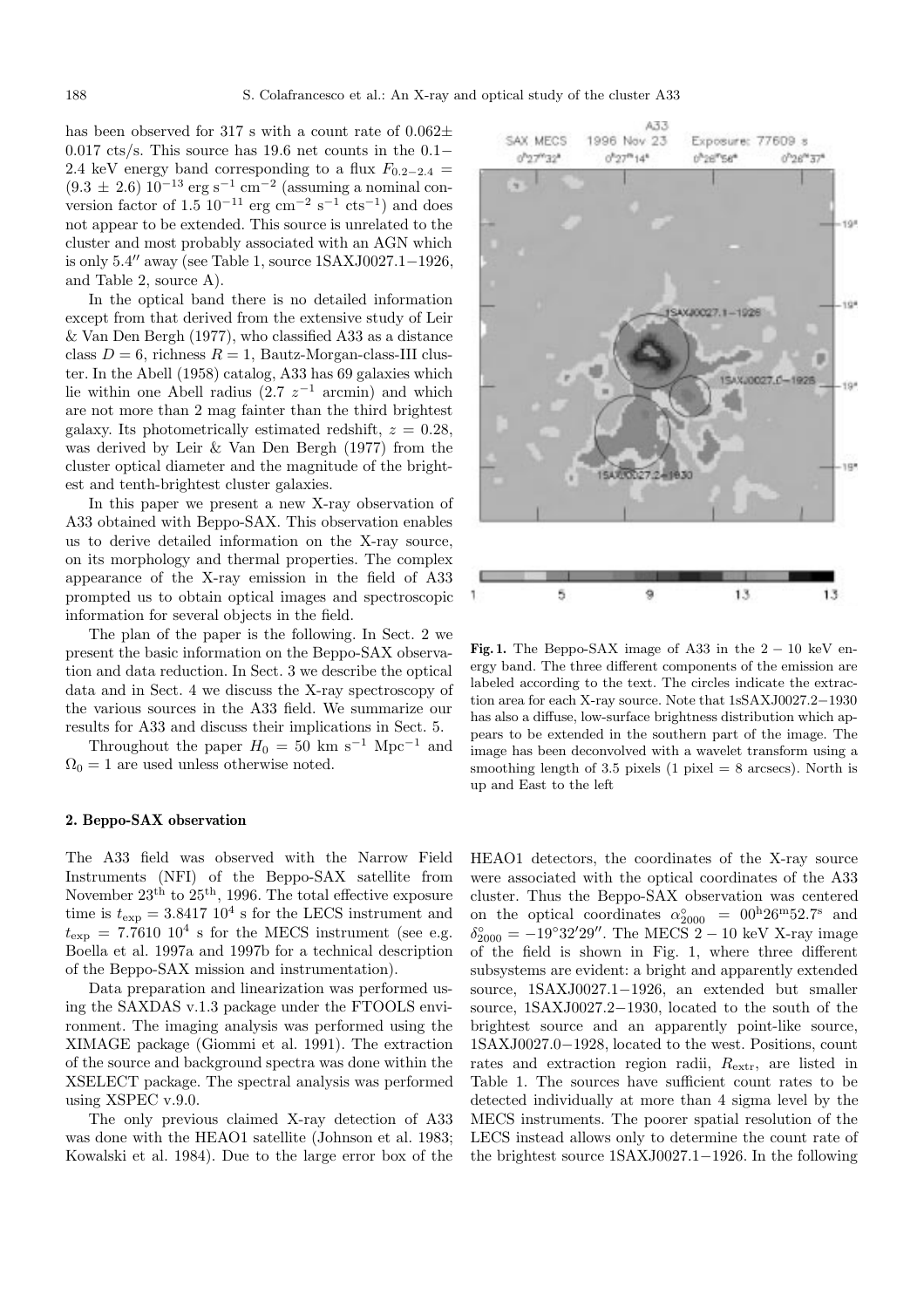**Table 1.** LECS  $(0.1 - 2 \text{ keV})$  and MECS  $(2 - 10 \text{ keV})$  count rates

| Source           | $\alpha_{2000}$ | 02000     | $t_{\rm exp}$ | Count rate        | Count rate              | $R_{\rm extr}$ |
|------------------|-----------------|-----------|---------------|-------------------|-------------------------|----------------|
|                  | $(h \; m \; s)$ | (0, 1, 1) | $\mathbf{s})$ | $(10^{-3}s^{-1})$ | $(10^{-3} \rm{s}^{-1})$ | arcmin         |
|                  |                 |           |               | LECS              | <b>MECS</b>             |                |
| 1SAXJ0027.1-1926 | 00 27 08        | $-192638$ | 77609         | $7.6 \pm 0.7$     | $7.8 + 0.6$             | ച              |
| 1SAXJ0027.2-1930 | 00 27 12        | $-193032$ | 77609         |                   | $1.76 \pm 0.23$         | $\mathcal{D}$  |
| 1SAXJ0027.0-1928 | 00 27 01        | $-192830$ | 77609         |                   | $1.14 \pm 0.19$         |                |

we describe the spatial structure of each source detected in the A33 field as derived from the MECS data.

The MECS PSF is  $\approx 1$  arcmin Half Energy Width. and this spatial resolution allows us to detect the sources 1SAXJ0027.1−1926 and 1SAXJ0027.2−1930 as extended in the MECS image of Fig. 1.

The source 1SAXJ0027.1−1926 has an extension of  $\sim$  2 arcmin (radius). As discussed in Sects. 3 and 4, this source is most probably the result of the blending of two point-like sources not resolved by the MECS PSF. The X-ray MECS image contours superposed onto the POSS II image of the field plotted in Fig. 2 show that there is no clear galaxy excess associated to the X-ray source 1SAXJ0027.1−1926.

The source 1SAXJ0027.2−1930, located  $\sim$  4.5 arcmin south of the brightest source (see Fig. 1), has an extension of  $\gtrsim 1.5$  arcmin radius. Using a  $\beta$ -model with values  $\beta = 0.75$  and  $r_c = 260$  kpc  $(H_0 = 50, \Omega_0 = 1)$ chosen as representative of such low luminosity objects, and convolved with the MECS PSF we find a central density of  $\approx 3.9 \, 10^{-3} \, \text{cm}^{-3}$ . Moreover, an extended, low surface brightness X-ray emission is visible in the southern part of the image (see Figs. 1 and 2). Such a low surface brightness source extends for a few arcminutes at levels of  $\sim 10^{-4}$  cts s<sup>-1</sup> cm<sup>-2</sup> arcmin<sup>-2</sup>. The extended source 1SAXJ0027.2−1930 is associated with A33 as shown in the POSS II image of the field (see Fig. 2 and Sect. 3).

The third source 1SAXJ0027.0−1928, located ∼ 4 arcmin south-west of the brightest source, has a point-like appearance. Two faint objects in the POSS II are positionally consistent with 1SAXJ0027.0−1928.

#### **3. Optical imaging and spectroscopy**

Due to the lack of detailed optical information in the literature for A33, we took  $I$  and  $B$  images of the cluster region on November 23 and 24 1997 at the Keck II telescope. The images were obtained using the Low-Resolution and Imaging Spectrograph (LRIS) (Oke et al. 1995) in imaging mode, resulting in a scale of  $0.215''$  pixel<sup>-1</sup> and a field of view of  $6' \times 7'$ . The I (B) images were taken in  $0.4'' - 0.5''$  seeing on the first night and consist of  $3 \times 300$  s  $(4 \times 120$  s) dithered exposures centered at  $\alpha = 00^{\mathrm{h}} 27^{\mathrm{m}} 10^{\mathrm{s}} 5$  and  $\delta = -19^{\circ} 29' 18''$  (J2000), the southern region of the X-ray emission complex. On the second

A33 POSS + MECS contours  $0''27'''10''$ 0'26"55  $0^{\circ}26^{\circ\circ}39^{\circ}$  $0''27''26$ 19120100 18124307 19\*28100  $-18*3200$ 

**Fig. 2.** The optical image of A33 taken from the POSS II plate and the X-ray contours of the Beppo-SAX image obtained with the MECS detector in the  $2 - 10$  keV energy band. Contours are taken from the image shown in Fig. 1 and are logarithmically spaced. The image has been deconvolved with a wavelet transform using a smoothing length of 3.5 pixels  $(1 \text{ pixel} =$ 8 arcsecs). The white cross indicates the position of A33 from the Abell catalogue. The first X-ray contour is at  $3\sigma$  from the background level. North is up and East to the left

night (0.8" seeing) we took  $2 \times 120$  s  $I$  ( $2 \times 300$  s  $B$ ) exposures centered at  $\alpha = 00^{\mathrm{h}} 27^{\mathrm{m}} 09.8$  and  $\delta = -19^{\circ} 26' 12'' 4$ (J2000), the northern region of the X-ray emission system. The optical position of A33 (Fig. 2) is close to an open stellar cluster. Figure 3 shows the B images for both North (Fig. 3a) and South (Fig. 3b) regions. No excess of galaxies is present in the northern region at the position of 1SAXJ0027.1−1926 (Fig. 3a), while Fig. 3b reveals an overdensity of galaxies in the region of the X-ray source 1SAXJ0027.2−1930.

Spectroscopic observations for several objects in the field were carried out on August 16, 17 and 19, 1998, with the Wide Field Grism Spectrograph and the Tek2048  $\times$ 2048 CCD attached to the University of Hawaii 2.2 m telescope on Mauna Kea. We used the 420 l/mm grating which provided a  $\sim$  3990 − 9900 Å coverage and a pixel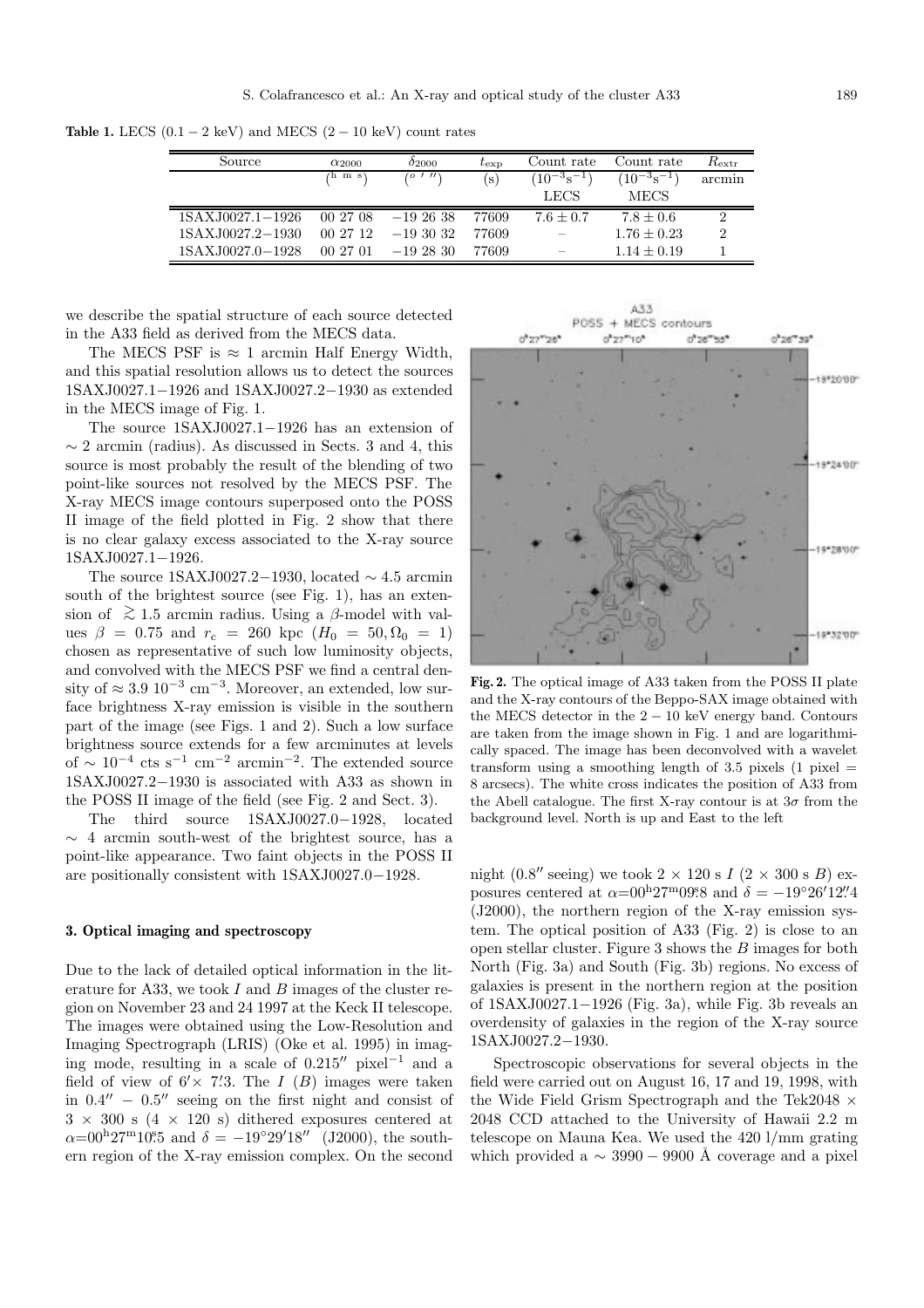**Table 2.** Optical results

| Name | $\alpha_{2000}$ | $^{02000}$      | $\boldsymbol{z}$    | Identification and Comments                           |
|------|-----------------|-----------------|---------------------|-------------------------------------------------------|
|      | ⁄h m s\         | 1/1<br>$\sigma$ |                     |                                                       |
| A    | 00 27 09.8      | $-1926126$      | $0.2274 \pm 0.0006$ | AGN ([OII], [OIII], [Ne III], broad Balmer)           |
| B    | 00 27 07.3      | $-192636.4$     |                     | M star                                                |
| C    | 00 27 00.5      | $-192856.5$     | $0.2420 \pm 0.0005$ | galaxy ( <i>G</i> -band, $H\beta$ , MgIb, NaId)       |
| D    | 002659.5        | $-192818.6$     | $0.2863 \pm 0.0015$ | galaxy $(H+K, G$ -band, $H\beta$ , MgIb)              |
| g1   | 00 27 12.3      | $-193045.5$     | $0.2406 \pm 0.0008$ | galaxy $(H+K, G$ -band, $H\beta$ , MgIb, NaId)        |
| g2   | 00 27 12.6      | $-193043.7$     | $0.2380 \pm 0.0012$ | galaxy (CaII-break, $G$ -band, $H\beta$ , MgIb, NaId) |
| g3   | 00 27 12.5      | $-193040.1$     | $0.2395 \pm 0.0017$ | galaxy (CaII-break, G-band, $H\beta$ , MgIb, NaId)    |
| g4   | 00 27 13.1      | $-193029.4$     | $0.2445 \pm 0.0004$ | galaxy $(H+K, G$ -band, $H\beta$ , MgIb, NaId)        |
| g5   | 00 27 13.0      | $-193025.6$     | $0.2406 \pm 0.0005$ | galaxy $(H+K, G$ -band, $H\beta$ , MgIb, NaId)        |

size of 3.6 Å/pix, and a long-slit of 2.4" which gives a low spectral resolution of about 24  $\AA$ . For the reduction of the data we have used the IRAF package (Tody 1993). In the region of the northern X-ray emission we identified 2 objects labeled as A and B in Fig. 3a.

In the region to the west, where the X-ray source 1SAXJ0027.0−1928 is present, we found two galaxies labeled C and D in the above mentioned figure. In the region of the southern X-ray emission we obtained spectra for five galaxies which turned out to be members of the cluster. These galaxies are labeled g1 through g5 in Fig. 3b. Table 2 gives the results of the observations:

Based on our imaging and spectroscopic results, we conclude that a blend of the AGN (A) and M-type star (B) X-ray emissions contribute to the extended source 1SAXJ0027.1−1926 to the north. The Abell cluster A33 is the source of the southern X-ray emission 1SAXJ0027.2−1930, while the identification of the source of the western X-ray emission, 1SAXJ0027.0−1928, remains unknown. The two galaxies for which we measured the spectra, and which are the two brightest optical sources in the region, might be responsible for part of the emission of 1SAXJ0027.0−1928, but we need spectroscopic data for more objects to help in the identification. One of the sources (C) is consistent with being part of A33. From the six cluster members listed in Table 2 we obtain for A33 an average  $\langle z \rangle = 0.2409 \pm 0.0009$ , and a very tentative velocity dispersion, given the few cluster galaxies,  $\sigma_{\text{los}} = 472^{+295}_{-148}$  km s<sup>-1</sup>. This estimate includes the  $1 + z$  correction.

## **4. X-ray spectroscopy**

The Beppo-SAX concentrator/spectrometer system consists of four separated concentrator mirrors, three of them covering the  $1.6 - 10 \text{ keV}$  range (Medium Energy Concentrator Spectrometer, or MECS) and the fourth extending to lower energies down to 0.1 keV (Low Energy Concentrator Spectrometer, or LECS). The concentrators are designed to have a large effective area around the iron K $\alpha$  line complex: 150 and 50 cm<sup>2</sup> for MECS and LECS,

at 6 keV. Also, Beppo-SAX is able to provide spatially resolved spectra: its energy and angular resolution are  $\Delta E/E = 8\%$  at 6 keV and  $\theta_{\rm FWHM} \approx 40''$ , respectively.

In order to obtain the emission weighted spectral information of the three main sources in the A33 field, we have extracted the photons from circular regions drawn around each source (see Fig. 1). The extraction radius, smaller than the suggested 4 arcmin radius region since the sources are separated by a small angular distance, might introduce a systematic uncertainty. We have used the appropriate Ancillary Response File to correct for this effect. We fitted the source spectra using both a Raymond-Smith code (1977; hereafter RS) or a MEKAL code (Mewe et al. 1995) to model the thermal intracluster gas emissivity and a simple absorbed power-law, nonthermal model. Background spectra have been extracted from library blank-sky images in the same circular regions as the sources.

## a) 1SAXJ0027.1−1926

The spectrum of the brightest source in the field was extracted, both for the LECS and the MECS instruments, from a circular region of 2 arcmin radius centered on the X-ray position of Table 1. The combined LECS-MECS spectrum is shown in Fig. 4: we do not observe any low energy excess absorption in the spectrum, thus we keep  $N_{\rm H}$  fixed at the galactic value of 1.86 10<sup>20</sup> cm<sup>-2</sup> (Dickey & Lockmann 1990) relative to the source position.

The best fit spectral parameters for the MECS spectrum are listed in Table 3 together with their uncertainties at 68.3% (and 90% in parentheses) confidence level. We use 605 source photons in this spectral fit.

Within 2 arcmin from its center, the source has a flux of  $F_{2-10 \text{ keV}} = (4.20 \pm 0.32) 10^{-13} \text{ erg s}^{-1} \text{ cm}^{-2}$ , evaluated using the MEKAL best fit parameters. The other models give similar fluxes. This flux is also consistent, within the errors, with the flux of the X-ray source 1RXSJ002709.5− 192616 in the ROSAT band.

The optical magnitude of the M-star if  $m_V \approx 19$ . Assuming that the X-ray flux of the M-star contributes to 50% of the total flux of 1SAXJ0027.1−1926, we obtain  $F_{2-10}/F_V \approx 2$ . in the 2 – 10 keV band and  $F_{0.3-3.5}/F_V \approx$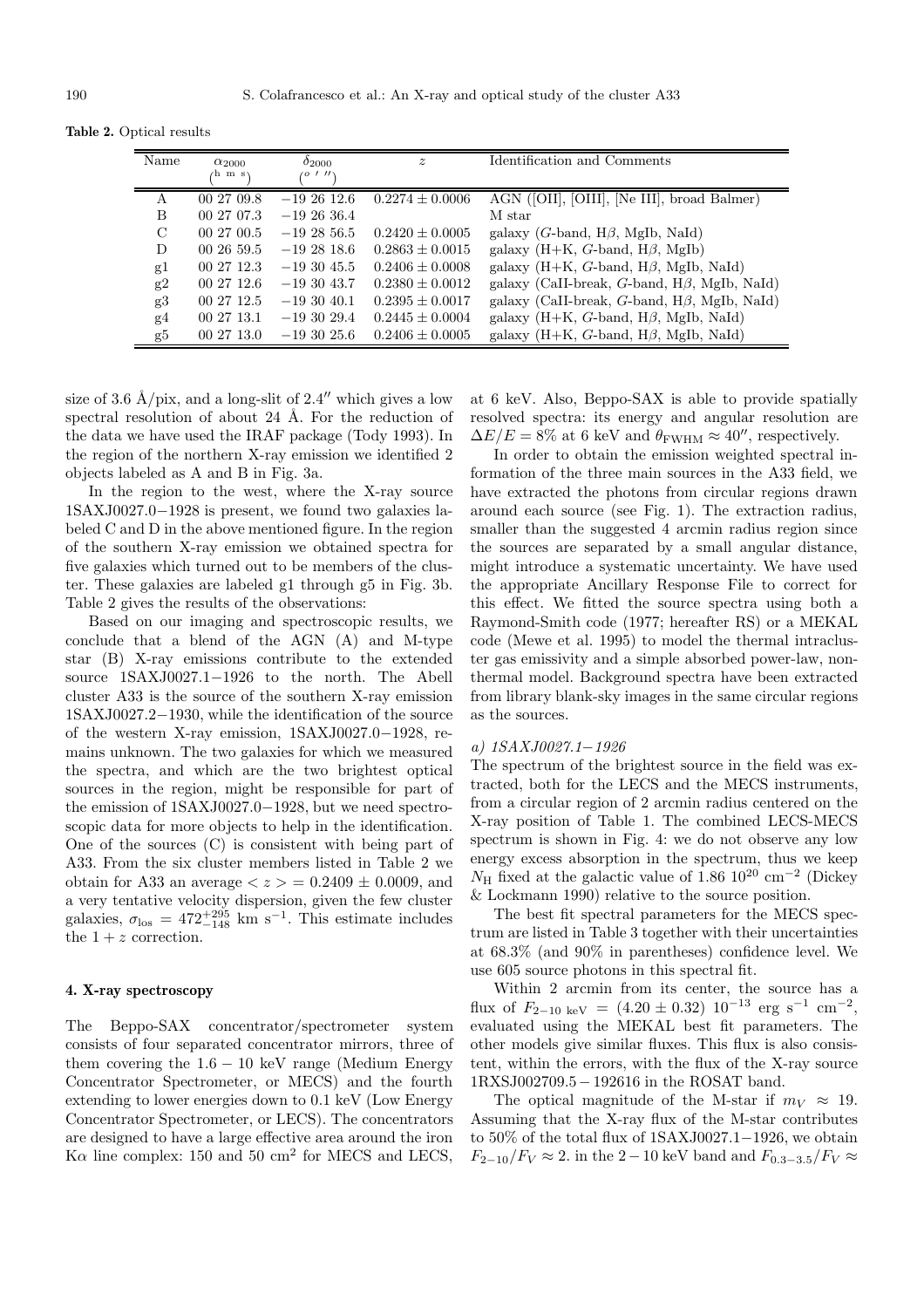**Table 3.** 1SAXJ0027.1−1926

| Model        | pho. index                           | $\boldsymbol{z}$  |                                      | $_{\rm bins}$ |       | $\chi_{\rm red}$ |
|--------------|--------------------------------------|-------------------|--------------------------------------|---------------|-------|------------------|
|              |                                      |                   | keV                                  |               |       |                  |
| RS           |                                      | $0.245 \pm 0.023$ | $3.99^{+0.95(+1.83)}_{-0.77(-0.98)}$ | 61            | 56.12 | 0.97             |
| <b>MEKAL</b> |                                      | $0.245 \pm 0.024$ | $3.90^{+0.99(+1.88)}_{-0.66(-0.97)}$ | 61            | 55.98 | 0.97             |
| PL           | $2.05^{+0.17(+0.41)}_{-0.14(-0.18)}$ |                   |                                      | 61            | 62.55 | 1.06             |

#### **Table 4.** 1SAXJ0027.2−1930

| Model  | pho. index                           | $\tilde{z}$ |                                                                                     | $_{\rm bins}$ |       | $\chi^{\mathtt{r}}_{\mathrm{red}}$ |
|--------|--------------------------------------|-------------|-------------------------------------------------------------------------------------|---------------|-------|------------------------------------|
|        |                                      |             | keV                                                                                 |               |       |                                    |
| RS     |                                      | 0.2409      | $\substack{2.91^{+1.25(+2.44)}_{-0.54(-0.83)}\\2.88^{+1.23(+2.46)}_{-0.55(-0.83)}}$ | 19            | 20.43 | 1.28                               |
| MEK AL |                                      | 0.2409      |                                                                                     | 19            | 20.45 | 1.28                               |
| PL     | $2.67^{+0.41(+0.67)}_{-0.37(-0.57)}$ |             |                                                                                     | 19            | 22.05 | 1.30                               |

#### **Table 5.** 1SAXJ0027.0−1928

| Model     | pho. index      | $\boldsymbol{z}$ |                 | bins |       | red <sup>-</sup> |
|-----------|-----------------|------------------|-----------------|------|-------|------------------|
|           |                 |                  | keV             |      |       |                  |
| <b>RS</b> |                 | $0.36 \pm 0.09$  | $2.56 \pm 0.86$ | 13   | 14.70 | 1.47             |
| MEK AL    |                 | $0.35 + 0.11$    | $2.45 \pm 0.85$ | 13   | 14.79 | 1.48             |
| PL.       | $2.63 \pm 0.60$ | _                |                 | 13   | 14.98 | 1.36             |

6 in the  $0.3 - 3.5$  energy band (assuming a thermal emission at  $T = 1$  keV). This ratio is almost one order of magnitude higher than the values of  $F_{0.3-3.5}/F_V$  for X-ray selected stars in the EMSS (see Fig. 1 in Maccacaro et al. 1988). This means that the contribution of the Mstar to the X-ray flux of 1SAXJ0027.1−1926 should be  $\lesssim$  8% to be consistent with the values of  $F_X/F_V$  for normal stars. If this is the case, then more than half of the X-ray emission of 1SAXJ0027.1−1926 is due to the AGN (listed as A in Table 2) at  $z = 0.2274$  with a luminosity  $L_{2-10 \text{ keV}} \lesssim 4.5 \, 10^{43} \text{ erg s}^{-1}$ . Otherwise, the source 1SAXJ0027.1−1926 should result from the blend of the AGN and of a different unknown X-ray source.

# b) 1SAXJ0027.2−1930

The average spectrum of 1SAXJ0027.2−1930 was extracted from a circular region of 2 arcmin radius centered on the X-ray position of Table 1 (see also Fig. 5). In this region there is a clear excess of galaxies (see Fig. 3) which is ∼ 1.5 arcmin away from the Abell catalog position of A33. Fitting the spectrum (which contains 140 source photons) with a RS thermal model with temperature, abundance and redshift as free parameters, the fit gives  $\chi^2_\mathrm{red} =$ 1.22. Fixing the value of  $N_{\rm H}$  to the galactic value (1.86)  $10^{20}$  cm<sup>-2</sup>) we obtain an average temperature  $T = 3.1 \pm$ 0.9 keV and a redshift  $z_{\text{X}} = 0.72 \pm 0.04$ . The abundance is only marginally constrained at  $Fe/H = 0.98 \pm 0.71$  of the solar value. However, the fit results are mainly due to a marginally significant spectral feature at  $E \sim 4$  keV.

Therefore, we fixed the redshift of the X-ray source at  $z = 0.2409$ , as measured from the optical spectra (see Sect. 3), and we fitted the spectrum again, fixing the abundance to a value  $Fe/H = 0.3$  solar. The results of the fit are shown in Table 4. Uncertainties in the temperature of 1SAXJ0027.2−1930 are given at 68.3% (and 90% in parentheses) confidence level. The low count rate of the source does not allow a more accurate description of the X-ray emission.

Assuming the MEKAL best fit parameters we obtain an integrated flux of  $F_{2-10 \text{ keV}} = (2.4 \pm 0.3) 10^{-13} \text{ erg}$  $s^{-1}$  cm<sup>-2</sup> in the 2 arcmin radius extraction region (which corresponds to a linear size of  $\approx 1 h_{50}^{-1}$  Mpc). The other models give consistent fluxes. At the redshift of the cluster this flux corresponds to a luminosity  $L_{2-10 \text{ keV}}$  =  $(7.7 \pm 0.9)$   $10^{43}$   $h_{50}^{-2}$  erg s<sup>-1</sup> and to a bolometric luminosity  $L_{\text{bol}} = (2.2 \pm 0.3) 10^{44} h_{50}^{-2} \text{ erg s}^{-1}.$ 

### c) 1SAXJ0027.0−1928

We extracted the spectrum of 1SAXJ0027.0−1928 from a circular region of 1 arcmin radius centered on the X-ray position of Table 1 (see Fig. 6). Results of the fit are shown in Table 5 (uncertainties on the best fit values are given here at  $68.3\%$  confidence level. Note that the spectrum of this source contains 90 source photons). Assuming an absorbed power–law non–thermal model, we derived a flux of  $F_{2-10 \text{ keV}} = (4.74 \pm 0.8) 10^{-14} \text{ erg s}^{-1} \text{ cm}^{-2}$ . There are two galaxies, a spiral (C) at the same z of A33, and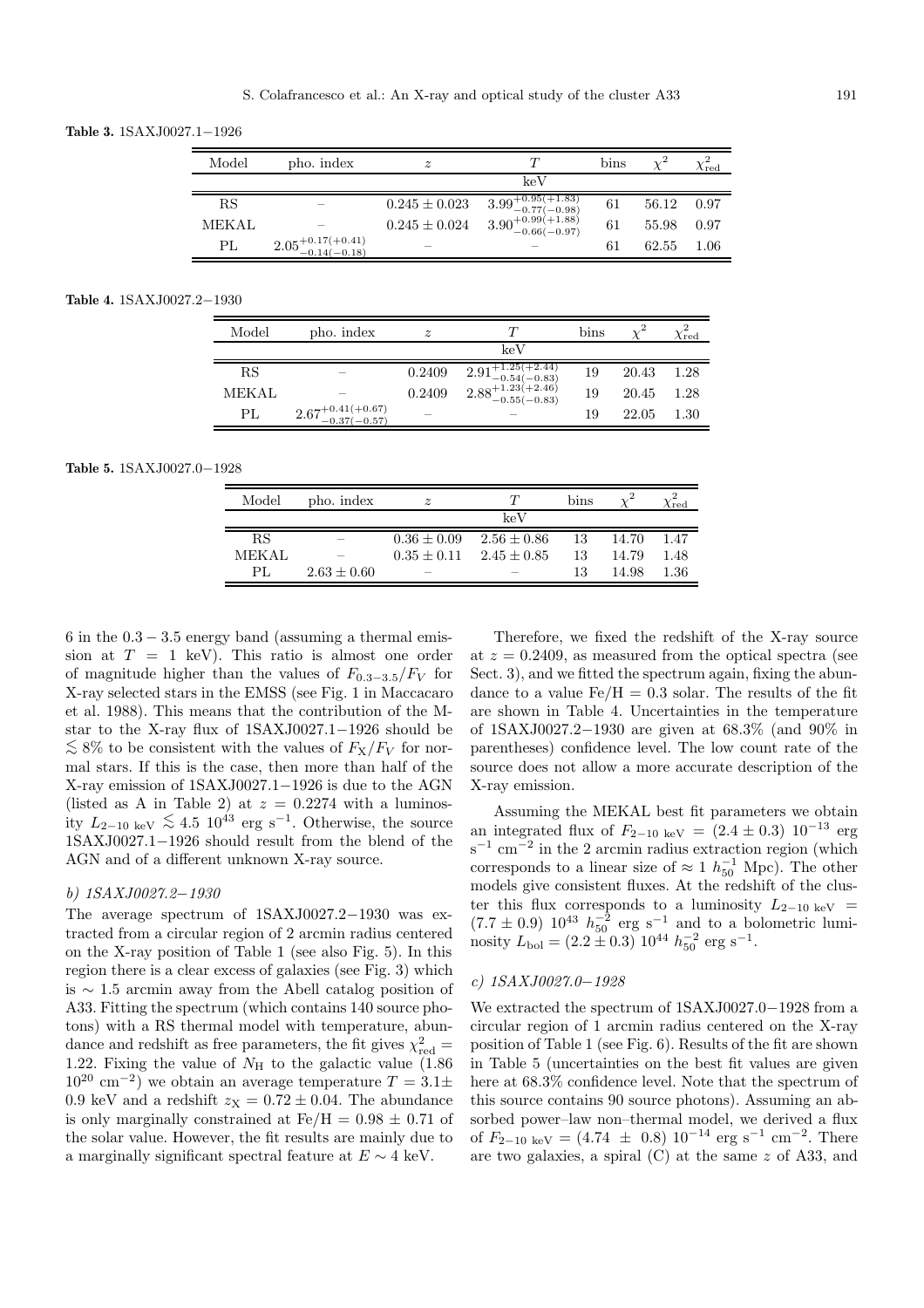

**Fig. 3.** The two images are  $1024 \times 1024$  (3.7  $\times$  3.7 arcmin) subarrays extracted from two B-band exposures taken at the Keck II telescope. The image to the top shows the field around 1SAXJ0027.1−1926 and 1SAXJ0027.0−1928 and the image to the botton shows the field around 1SAXJ0027.2−1930. North is up and East to the left

an elliptical (D) in the region for which we took an optical spectrum.

The identification of the source is not certain at the moment. Assuming that the galaxy D at  $z = 0.2863$  is the X-ray emitter, its X-ray luminosity would be  $L_{2-10~\text{keV}} =$ 1.9  $10^{43}$  erg s<sup>-1</sup>. Such an X-ray luminosity seems to be sensibly higher than the X-ray luminosity of a "normal" galaxy. The possibility that the X-ray emission is due to a more distant, unidentified object cannot be excluded at present.



**Fig. 4.** The combined LECS and MECS spectrum of the source 1SAXJ0027.1−1926 extracted from a 2 arcmin radius regions. The spectrum shown in figure has been rebinned so that the significance of each bin is at least  $3\sigma$ . The best fit model is a MEKAL thermal model (see text for details). The spectrum has been further rebinned using XSPEC for graphical purposes

#### **5. Discussion**

In this paper we presented the first detailed X-ray observation of the distant Abell cluster A33, obtained with the Beppo-SAX satellite. We have closely examined and clarified the complex X-ray emission in the direction of A33. The analysis of the X-ray data revealed the presence of three different X-ray sources in the field of A33. The X-ray counterpart of the cluster is 1SAXJ0027.2−1930. We present a spectroscopic redshift for A33, applying a ∼ 20% correction to the previous photometric estimate. From optical spectra of six cluster galaxies we measure a redshift  $z = 0.2409 \pm 0.0009$  and a velocity dispersion along the line of sight  $\sigma_{\text{los}} = 472^{+295}_{-148}$  km s<sup>-1</sup>. The dominant X-ray component (incorrectly linked with A33 in the past) is associated with a blend of an AGN and M star, while the X-ray emission from A33 is  $\sim$  4 times fainter. Using the proper X-ray flux and measured redshift, we determine a more realistic cluster luminosity of  $L_{2-10 \text{ keV}} = (7.7 \pm 0.93) 10^{43} h_{50}^{-2} \text{ erg s}^{-1}$ , one to two orders of magnitude lower than previous attempts. The MECS spectral resolution also allows us to determine that the intracluster gas temperature is  $T = 2.91_{-0.54}^{+1.25}$  keV. No useful information on the cluster abundance is given due to the low count rate of the source in the MECS detector.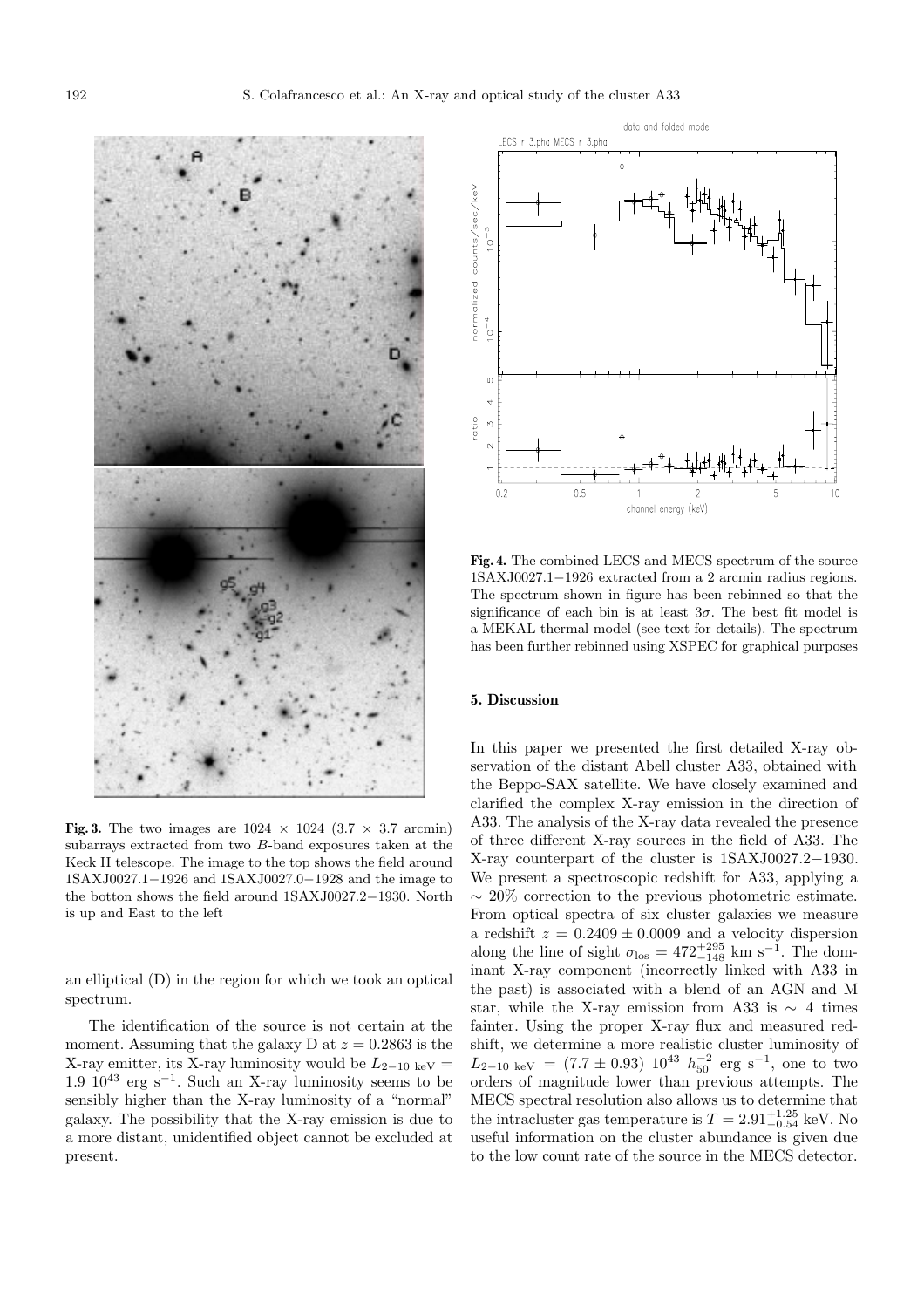

**Fig. 5.** The SAX MECS spectra of 1SAXJ0027.2−1930 fitted with a thermal MEKAL model (upper panel) and with an absorbed power-law model (lower panel). Details of the spectral analysis are given in Table 4. The spectrum has been further rebinned using XSPEC for graphical purposes



**Fig. 6.** The SAX MECS spectrum of 1SAXJ0027.0−1928 fitted with a non-thermal power-law model (see Table 4 for details). The spectrum has been further rebinned using XSPEC for graphical purposes

In the following we will focus on measured quantities such as the low temperature and low velocity dispersion. We are dealing here with a moderately rich  $(R = 1)$  and distant  $(D = 3)$  Abell cluster but with X-ray luminosity and temperature more typical of nearby  $(z < 0.1)$  poor clusters. The temperature of A33 is commensurate with the predictions from its X-ray luminosity from the  $L_X - T$ relation by David et al. (1993) and Arnaud & Evrard (1999). There is an extensive literature on the correlation between these two basic and measurable quantities (Edge & Stewart 1991; Ebeling 1993; David et al. 1993; Fabian et al. 1994; Mushotzky & Scharf 1997; Markevitch 1998; Arnaud & Evrard 1999). Comparing the bolometric luminosity of A33 with the best fit relation,  $log(L_X)=(2.88 \pm 1)$ 0.15)  $\log(T/6 \text{ keV}) + (45.06 \pm 0.03)$  obtained by Arnaud & Evrard (1999), analyzing a sample of 24 low-z clusters with accurate temperature measurements and absence of strong cooling flows, we would expect for the A33 a temperature of 3.4 keV, as compared with our deduced value  $2.9_{-0.54}^{+1.25}$ . The  $L_X-T$  relation does not seem to evolve much with redshift since  $z = 0.4$  (Mushotzky & Scharf 1997). Note however that the ASCA data that they use show a strong bias at the low-luminosity end of the distribution due to the absence of objects in the lower luminosity range in the ASCA database. The present data on a cluster at about 0.2 are thus important to fill in the gap in the